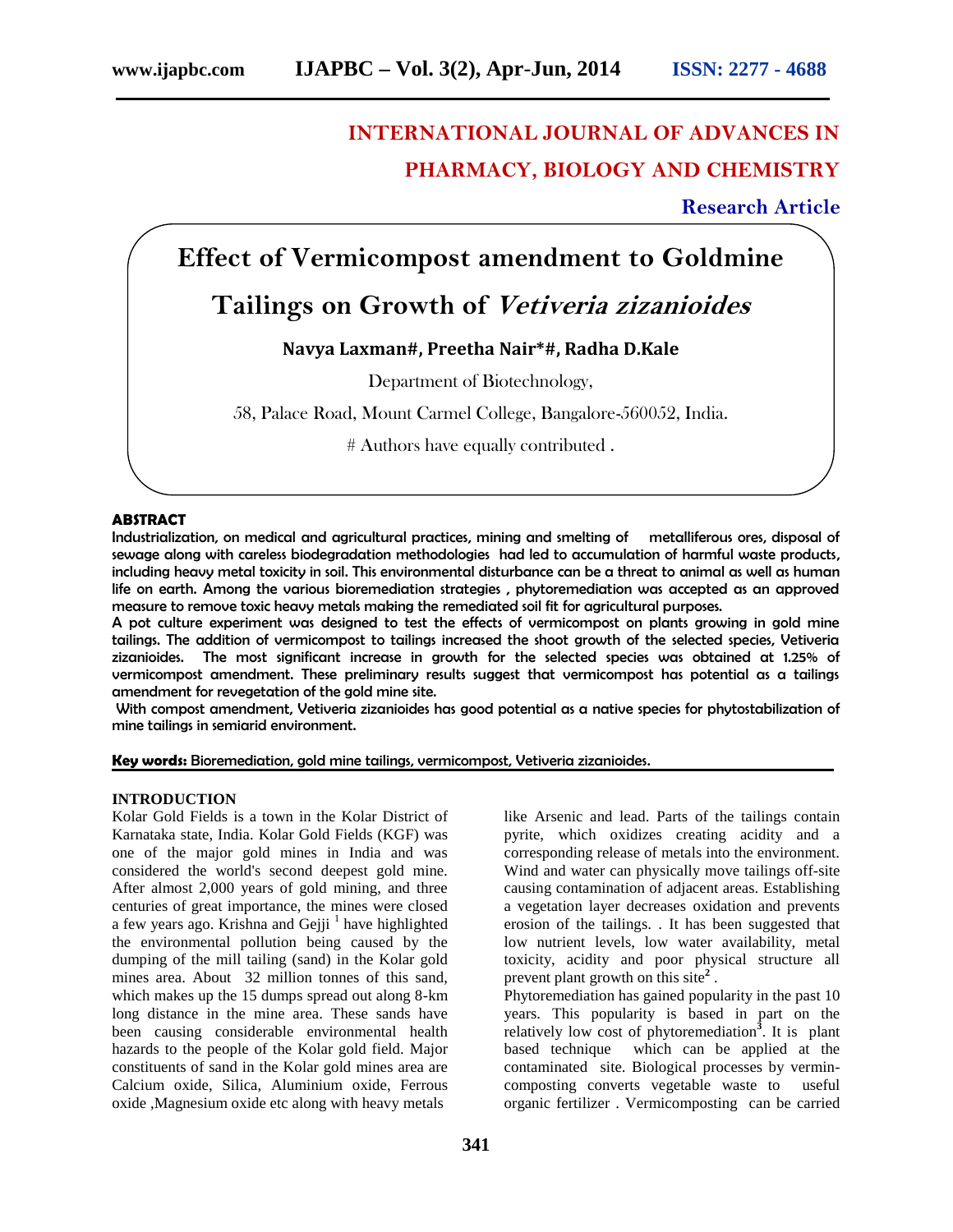out of vegetable waste with earthworm (*Eisenia foetida*), which develops in to a natural fertilizer and the vermicompost contain high nutrient value, increases fertility of soil and maintains soil health**4,5** . Application of vermicompost in contaminated soil improves soil fertility and physical properties as well as helps in successful approach to phytoremediation which has been demonstrated by Zheljazkov and Warman**<sup>6</sup>** . Along with improving the quality of growing plants, more metal can be taken up from the contaminated growth media and the tolerance to the metal toxicity can also be improved**<sup>7</sup>** . The use of vermin-compost developed from vegetable waste by vermin-culture biotechnology with soil would provide natural environment for phytoremediation**<sup>8</sup>** .

For phytoremediation the plant species used should be selected in such a way that they should be able to remove toxic elements such as heavy metals from soil**<sup>9</sup>** . It is important to select an appropriate plant species for successful site reclamation and in phytoremediation efforts efforts to ensure a self sustainable vegetative cover. Vetiver grass is widely known for its effectiveness in erosion and sediment control. Vetiver can tolerate extreme climatic variations and soil conditions, including heavy metals,thus the concept of using vetiver for phytoremediation started. Many researchers reported the potential of utilizing vetiver to decontaminate heavy metals from soil <sup>9,10</sup> ,garbage leachate <sup>11</sup>, wastewater**<sup>12</sup>** , and mine tailings**<sup>13</sup>** . Application of vetiver for phytoremediation, however, depends upon various factors such as soil condition and agronomic practices. They should be carefully investigated and properly considered in applying for site specific conditions to achieve the desired goal.

The main objective of the present study was to evaluate the effects of vermicompost amendments on gold mine soil, using vetiver grass (V. zizanioides) in pot culture. The present investigation was aimed at establishing suitable dosage of vermicompost that could show maximum growth response of V. zizanioides.

# **MATERIALS AND METHODS**

# **Soil Sampling and Site Description**

The soil samples used were collected from dumpsites of KGF (Kolar Gold Fields, Karnataka, India). Many dumpsites are present in and around the mines. Robertsonpet- one of such areas has been considered for the present investigation. The dumping has practically denuded the local vegetation. However a few survivors have been recorded at the site. Soil samples collected were air-dried and sieved through a two mm mesh sieve.

#### **Amendment of Mine soil**

Vermicompost was produced in Mount Carmel College premises, using Cow manure and leaf litter. Earthworm Eudrilus eugeniae and Perionyx excavatus were allowed to feed on the partially decomposed organic matter and castings of these earthworms was used as organic amendment in experimental soil.

## **Preparation of plant material and growth studies**

A pot study was conducted to study growth performance of V.zizanioides in gold mine tailings amended with vermicompost. The experiment was carried out with seven treatments and control with three replications.

Soil weighing two Kg was added to each of the plastic pots (15cm in diameter, 27cm in height). Uniform-sized young culms of V. zizanioides collected from Kerala were used in this study. Plants were selected, pruned (shoots were 20 cm and roots were 5 cm in length) and then transplanted into the pots (1 plant/pot) containing various concentrations of vermicompost. (Table 1). There were three replicates for each treatment. The pots were placed under controlled

conditions and the soil moisture content was maintained by adding deionized water once every two days. After 50 days, the plants were harvested. Plant samples were washed thoroughly with

tap water, rinsed with deionized water and divided into shoots and roots. They were oven-dried

at 60ºC for 48 h to a constant weight and the dry weight yield was recorded.

#### **Recordings of plant growth**

Plant growth and survival were determined as plant height and root/shoot ratio. The root/shoot ratio is an indicator of environmental stress that is encountered by plants (Chiu et al., 2006). All plant samples were dried at 60ºC for 48 h. Dry weight of roots and shoots was recorded and the ratio was calculated as follows:

Root/shoot ratio = Dry weight of root/Dry weight of shoot

## **Soil characteristics**

Soil samples (Before plant growth and after 50 days of plant growth) were air-dried for 7 days

and ground and sieved through a 200-mm mesh sieve. The following soil properties were tested:

a) Soil pH- Soil pH was measured in pH meter in soil and water suspension of 1:5

b) Electrical conductivity. The electrical conductivity (EC) of soil-water mixture was

measured in conductivity meter.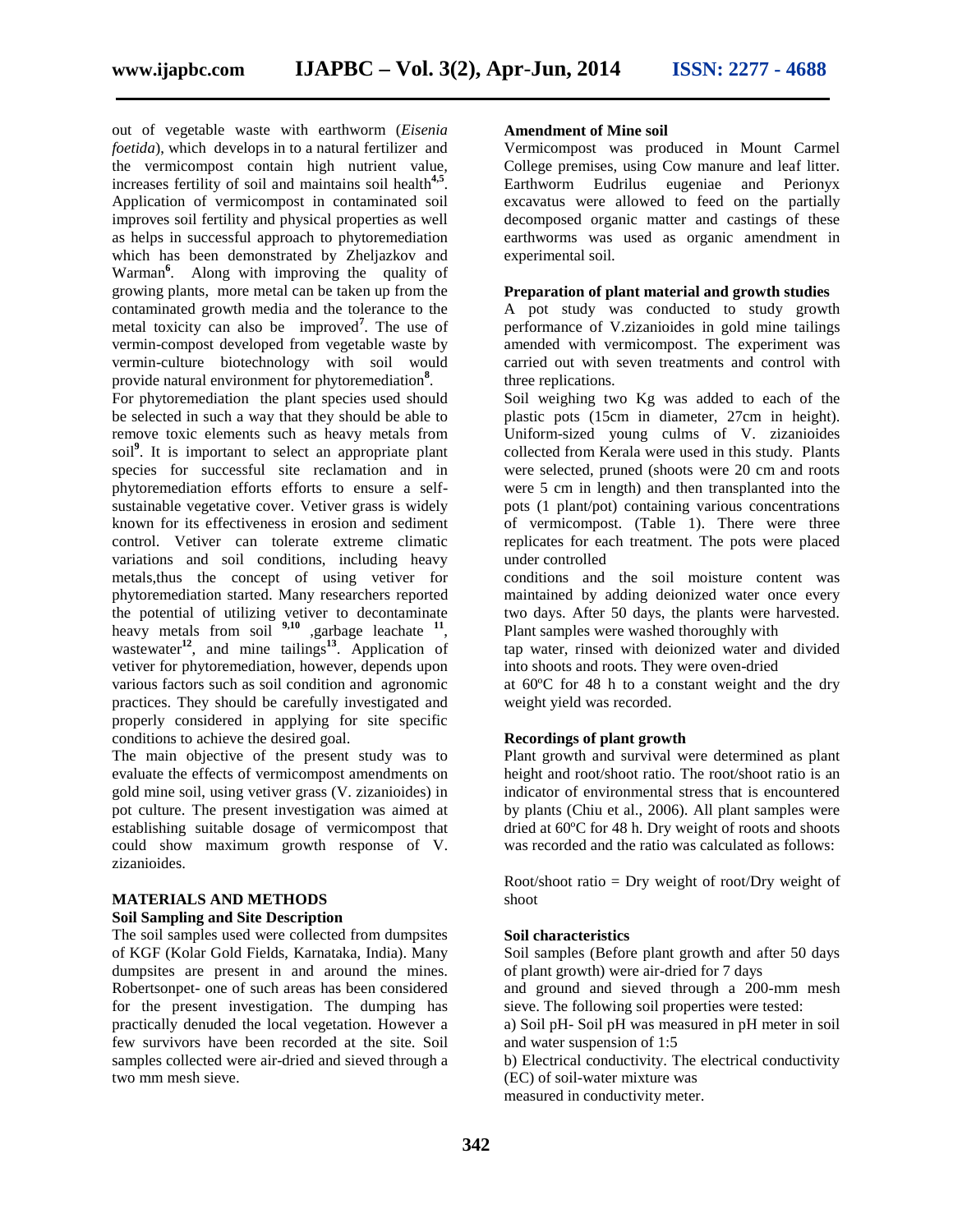c) Bulk density. Defined as the ratio of oven-dried soil (weight) to its bulk volume was

calculated using the formula:

Mass of dry soil (g)/Volume of dry soil (ml)= Bulk Density (g/cm3)

d) Soil respiration: Soil respiration was determined as substrate-induced respiration (Anderson, 1982). In the modified method, moist soil sample equivalent to one gram was amended with one gram of glucose. The CO2 evolved was allowed for absorption by 0.1 N KOH and after 96 hours of incubation it was titrated against 0.1 N HCl

e) Water holding capacity (%): Water-holding capacity is dependent upon the organic matter in the soil and soil particle size .It was calculated using the formula:

Mass of the water contained in the saturated soil/Mass of the saturated soil x 100

#### **Statistical analysis**

One-way analysis of variance (ANOVA) was performed to find out the levels of significance of each of the parameters considered in the study.

#### **RESULTS**

### **Soil Properties**

The general properties of the soil changed significantly. Soil pH showed great variation between unamended mine soil and others with amendment. The soil pH was near acidic (3.5) before planting feasible vetiver, which changed towards neutral pH (6.3) with the addition of vermicompost and the growth of vetiver (Fig.3). The EC value also changed significantly (Fig.4). The soil texture was clayey with low organic matter content. The bulk density is a measurement of how tightly packed or dense is the soil. The bulk density also decreased with the enrichment of mine soil with vermicompost and growth of vetiver (Fig.5). The metabolic activities of soil microorganisms can be quantified by measuring basal soil respiration, assessed by the amount of CO2 produced by soil microorganisms. Production of CO2 in soil samples was determined in the laboratory based on alkaline CO2 traps followed by chemical titration. Soil respiration in different soil samples reflected the amount of CO2 produced by soil microbial activity (Fig 6).

The water holding capacity of soil is an important agronomic characteristic. Soils that have good water holding capacity are less subjected to leaching of nutrients. The amount of organic material in the soil also influences the water holding capacity. As the level of organic matter increased water holding capacity improved in vermicompost amended mine soils along with the growth of vetiver due to affinity of organic matter for water (Fig.7).

#### **Growth performance**

The growth performance data of V. zizanioides are shown in Figures.1, 2a, 2b and 2c.They represent the growth pattern of vetiver observed in different levels of vermicompost amendment after 50 days of planting. V. zizanioides showed the best survival with treatment 3: Mine soil  $+1.25%$  vermicompost (25g in 2 kg of MS) and the lowest survival with control (only mine soil). The height of the plants and biomass significantly increased with increasing vermicompost addition. The growth performance (root/shoot ratio and height) of V. zizanioides is presented in Figs 8 and 9. The results in terms of height and biomass of V. zizanioides showed that they significantly increased with the application of vermicompost in comparison to those grown in control i.e. mine soil.

#### **Discussion**

The biggest environmental concern in metal mining is disposal of mine tailings. Since mine tailings contain toxic chemicals used to extract valuable metals from the ore, it leads to large areas of unvegetated land. Using plants in insitu stabilisation of contaminated land is found to be an effective and method of bioremediation called "phytostabilisation".

This study is a preliminary trial to emphasize the considerations for phytostabilization of mine tailings . We have restricted our study to find out the possible variations in soil characteristics due to soil amendment and phytostabilisation and the preliminary analysis of the selected plant grown in the contaminated and amended soil.

The choice of plants is a crucial aspect for the practical application of phytostabilization based techniques on mine-degraded soils**14,15,16,17** . V. zizanioides has massive finely structured, deep root system and it has been known for its effectiveness in erosion control and the ability to tolerate extreme soil conditions including heavy metal contamination**<sup>18</sup>** . Truong and Baker**<sup>19</sup>** have reported the successful use of V. zizanioides to stabilize mining overburden and highly saline, sodic, magnesic and alkaline (pH 9.5) tailings of coalmine and highly acidic (pH 2.7) and high arsenic tailings of goldmines. Vetiver efficiency for the remediation of soils contaminated by heavy metals was studied by Antiochia *et al* **<sup>20</sup>**. Vetiver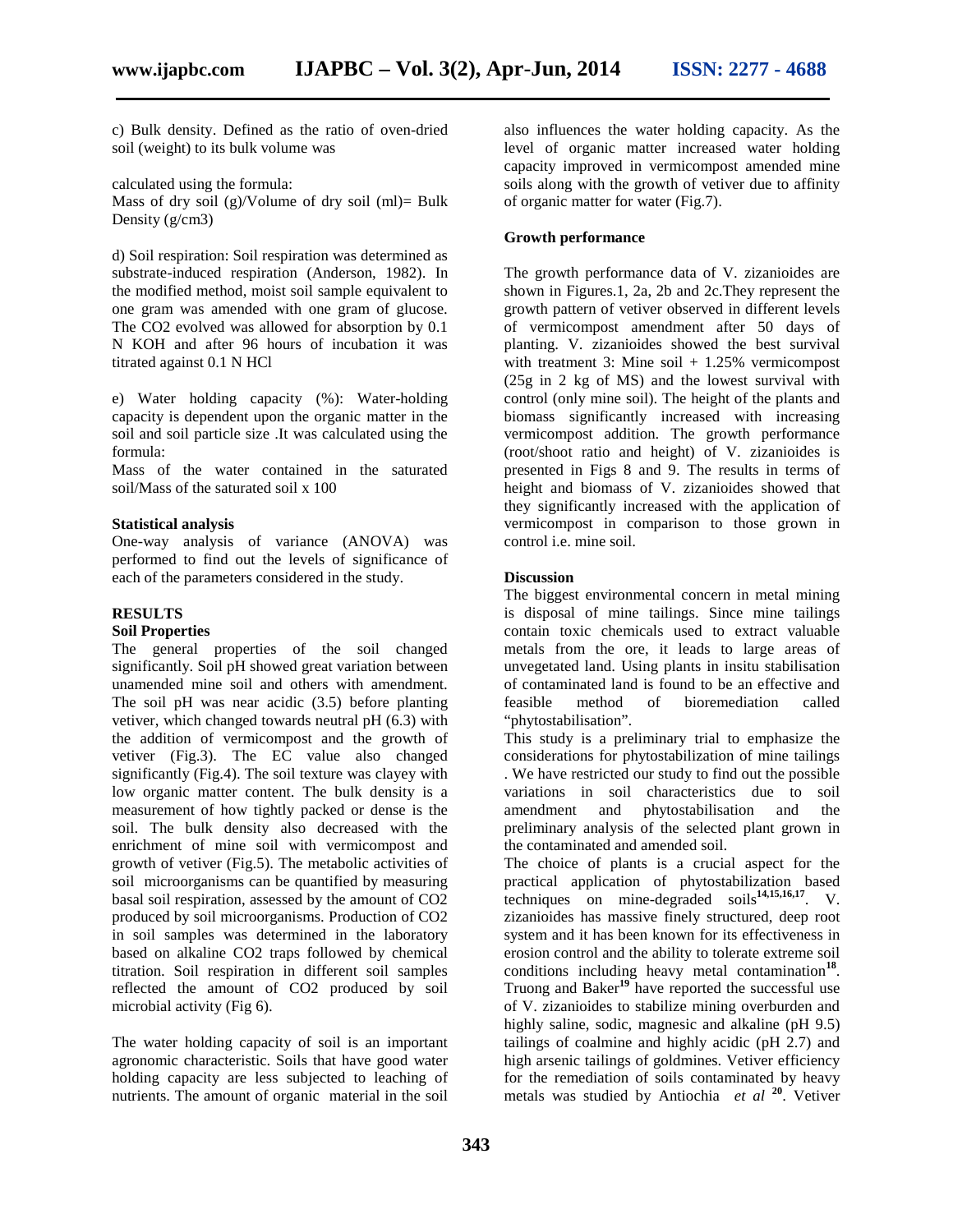plants were tested for Cr, Cu, Pb and Zn. The concentrations of the heavy metals were determined in both experiments in shoot and root parts of vetiver plants . Their experiments showed that vetiver plant can be considered a quite good "hyperaccumulator" for Pb .

Solubility of soil minerals, the availability of plant nutrients, and the activity of microorganisms are greatly affected by soil pH. When these soils were initially drained, pH values were much lower. Most organic soils historically have pH values ranging from 4.5 to 5.5. In contrast to that pH range, the current typical range for the plant supporting soil of in this area range from  $6.5$  to  $7.5^5$ , although pH is spatially variable. Soil can get acidic or alkaline based on the climate, agricultural practices and availability of water. This may occur either naturally or as a result of inappropriate soil use and management. Soils that are excessively acid or excessively alkaline affect productivity. Nutrients in soil are strongly affected by soil pH due to reactions with soil particles and other nutrients, so in fact the availability of many nutrients has been determined as a function of soil  $pH^{21}$ . Vermicompost amendment changes the soil pH favorably. The production of  $NH_4^+$ ,  $CO_2$  and organic acids during microbial metabolism and their interaction with other soil elements may be contributed to the change in soil pH **22** .

Plants vary in their ability to extract nutrients from the soil and, for this reason; some plants are able to perform better in acid soils, while others prefer higher pH. V. zizanioides is known to be able to cope up with a wide range of soil pH  $(3.0 \text{ to } 10.5)^{23}$ . . (Truong and Baker 1998).). The soil pH of mine soil has improved with vermicompost amendment and by growing V. zizanioides (Fig. 3).

Soil electrical conductivity (EC) is a measurement that correlates with soil properties that affect crop productivity, including soil texture, cation exchange capacity (CEC), drainage conditions, organic matter level, salinity, and subsoil characteristics. The soil water seems central to evaluating the usefulness of EC mapping in precision agriculture. The quantity of dissolved solids is directly proportional to conductivity per unit volume**<sup>24</sup>** . (Chang et al, 1983). However the electrical conductivity (EC) varies not only to the concentration of salts present in the soil but also due to chemical composition of fertilizers or pesticides used. It is applicable to any sort of nutrient amendment. Amendment with vermicompost and on growing of vetiver the EC of mine soil has decreased tremendously (Fig.4) . The EC of vermicompost depends on the raw materials used for vermicomposting and their ion concentration<sup>22</sup>.

Tharmaraj *et al* **<sup>25</sup>** reported that The physical properties such as the pH, electrical conductivity (EC), porosity, moisture content, water holding capacity and chemical properties like nitrogen, phosphorous, potassium, calcium and magnesium were found distinctly enhanced in vermicompost treated soil. Vetiver grass is a fast-growing plant that tolerates various extreme environments, including soil pH values between 3.0 and 10.5 and temperature from  $-10$  to  $48^{\circ}C^{26}$ . In addition, the use of vermicompostalso resulted in effective management of EC and thus it may improve soil texture, cation exchange capacity , drainage conditions andvorganic matter level of mine tailings.

Bulk density is an indicator of soil compaction. It is calculated as the dry weight of soil divided by its volume. Bulk density is dependent on soil texture and the densities of soil mineral (sand, silt, and clay) and organic matter particles, as well as their packing arrangement. Soil bulk densities range; in general, from  $< 1.0$  (in organic soils) to 1.7 g/cm3and are dependent on the densities of the soil particles (sand, silt, clay, and organic matter) . Compacted soil layers have high bulk densities, restricted root growth, and inhibit the movement of air and water through the soil. Soils made of minerals (sand, silt and clay) have a different bulk density than soils made of organic matter. Soil bulk indicates how tightly soil particles are packed together and the way it affects the plant roots to grow through soil horizon**<sup>27</sup>** . Mine soil has higher bulk density indicating that it was difficult for vetiver growth as compared to that amended with vermicompost in which vetiver roots could grow well. (Fig.5). Azarmi *et al*  $^{22}$  showed that soils amended with vermincompost had significantly greater soil bulk density in comparison to control. Compost addition caused a significant increase of bulk density due to the more porosity added to the soil<sup>28</sup>. Due to its extensive, deep and penetrating root system, it is expected that some soil physical parameters such as water infiltration rates and soil bulk density would be improved under vetiver cultivation**<sup>29</sup>** . Thus vermicompost amendment and phytostabilisation by vetiver improves the soil characteristics for further vegetation in the improved soil.

The  $CO<sub>2</sub>$  evolution from soil is a good indicator of overall biological activity of the soil, and is often used when studying the carbon cycle. Soil respiration, represents the biological oxidation of organic matter to  $CO<sub>2</sub>$  by microorganisms. It provides the principle means by which photosynthetically fixed carbon is returned to the atmosphere. The metabolic activities of soil microorganisms can be quantified by measuring  $CO_2$  production and/or  $O_2$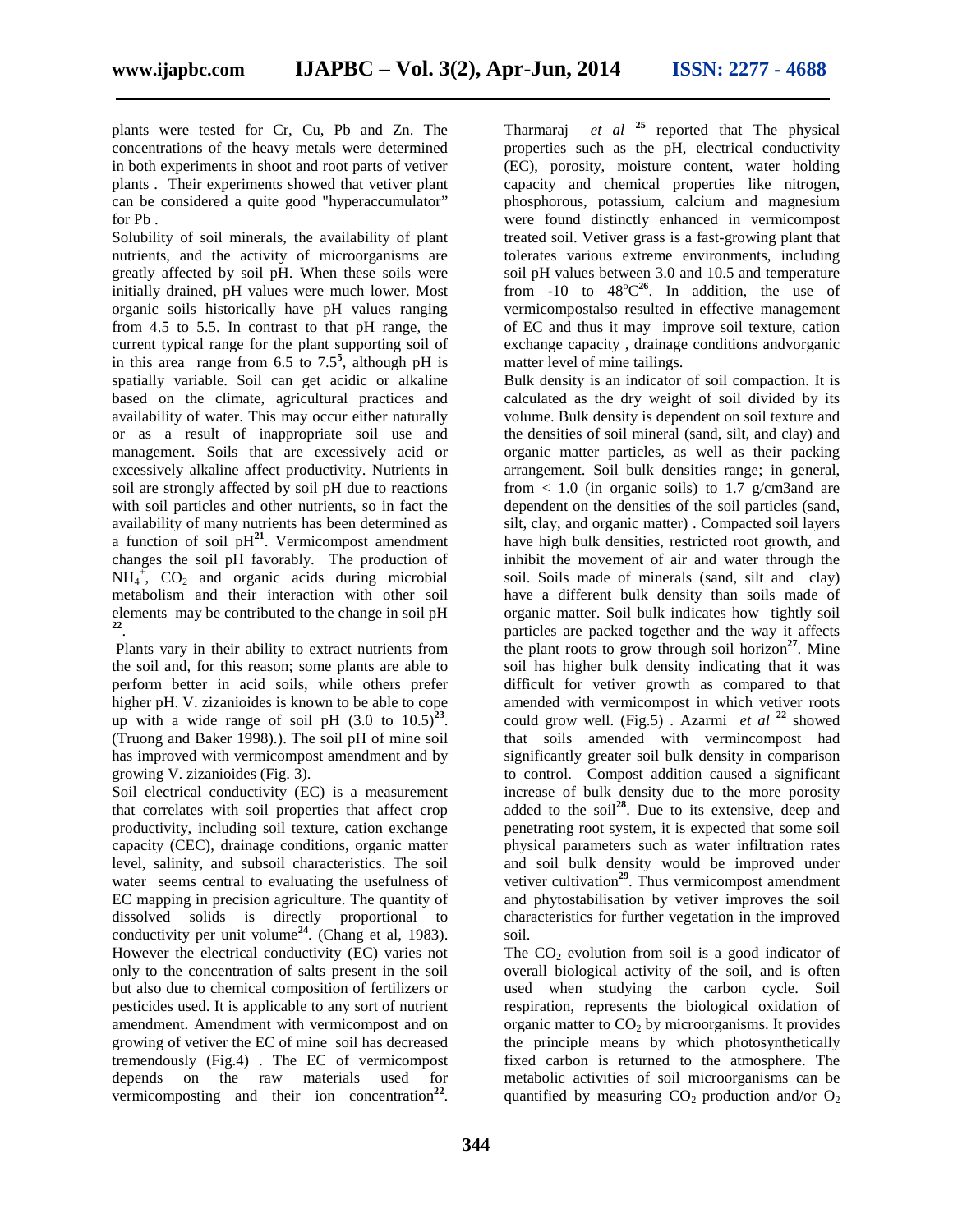consumption**<sup>30</sup>** . More fertile soils would be able to store more soil organic C (vermicompost, garden soil and control mine soil) and release more  $CO<sub>2</sub>$  to the atmosphere compared with less fertile soils (Mine soil)  $\frac{1}{2}$ . As shown in Fig.6 the results indicate that amendment of mine soil with vermicompost significantly enhances the amount of  $CO<sub>2</sub>$  release and it represents the increase in the soil organic Carbon.

Soil has the ability to store moisture which get affected by evaporation from soil surface, transpiration by plants and percolation through soil particles. Decrease in soil moisture content can be a cause for stress to the plants. The moisture storage capacity of a soil provides buffer, which determines its capacity to support the standing crop to withstand dry spells. The water holding capacity has increased significantly with vermicompost amendment (Fig.7) indicating better growth of vetiver. Aggregation of the soil becomes an important factor as far as the percolation of water and water-holding capacity of soil are concerned. The vermi-cast is rich in micro and macronutrients. Therefore, aggregation of the soil with vermi-cast also leads to storage of nutrients. The nutrients are released to the plants as and when required **<sup>31</sup>** . Sivaraj **<sup>32</sup>** has summarized his research results that use of vetiver grass improved the water holding capacity and moisture percentage of soil in wastelands.

Soil amendment is a major requirement for the successful establishment of vegetation in metal contaminated soils. The addition of amendments such as vermicompost, is effective in lowering the metal toxicity of soil and provides a slow release of nutrient sources such as N, P, K to support plant growth<sup>18,33</sup>. Among the sources of organic manures, vermicompost has a special place because of the presence of readily available plant nutrients, growth enhancing substances, and number of beneficial microorganisms like N2 fixing, P solubilising and cellulose decomposing  $organisms<sup>34</sup>$ . Vermicomposting technology also enables the utilization/recycling of organic wastes for which no proper disposal mechanisms are available, or that the conventional techniques such as incineration may be hazardous. The root/shoot ratio is the indicator of environmental stress encountered by plants**<sup>33</sup>** . Plants have been documented to increase root/shoot ratio when stressed by harsh environments<sup>35</sup>. In the present study, vetiver grown in mine soil exhibited the highest root/shoot ratios indicating the greatest

stress. Vetiver grass grown in gold mine soil amended with vermicompost showed lower root/shoot ratios and better growth performance than those grown in mine soil alone. (Fig.8)

The main objective of the present study was to evaluate the effects of vermicompost amendments on gold mine tailings, and response of vetiver grass (V. zizanioides) in pot culture studies. It was observed that the plants grew best with Treatment 3: Mine soil + 1.25% vermicompost (25g in 2 kg of MS). The present study demonstrated the optimum level of vermicompost needed for amendment to bring about maximum biomass of vetiver in gold mine soils. The study has highlighted that vermicompost amendment could provide enough nutrients for the growth of vetiver in gold mine soils and thereby amendment with appropriate selection of plant may improve its physical conditions. Soil enzymes, act as indicators of soil health. There was increase in their activity with increase in levels of vermicompost amendment to mine soil. This was also influenced by extended time intervals of amendment**<sup>5</sup>** . (Nair et al 2010ed). The present work is in par with the findings of Nair et al **<sup>5</sup>** and physicochemical properties of mine tailings can be further favorably improved, by planting of plants like vetiver and make it productive.

## **CONCLUSIONS**

V. zizanioides is good choice for phytostabilization of gold mine soil. The applications of vermicompost to gold mine soil could provide needed nutrients for plant growth. V. zizanioides showed the best growth when grown in gold mine soil amended with 1.25% vermicompost (25g in 2 kg of MS). In addition, the use of vermicompost and growth of V. zizanioides resulted in increase in pH and decrease in EC and bulk density. Increase in soil respiration was indicative of establishment of microbial activity

### **ACKNOWLEDGEMENT**

The authors wish to thank University Grants Commission, New Delhi for the financial support for this research. Authors sincerely thank the principal, Mount Carmel College, Bangalore for all the encouragement extended during the course of this research work.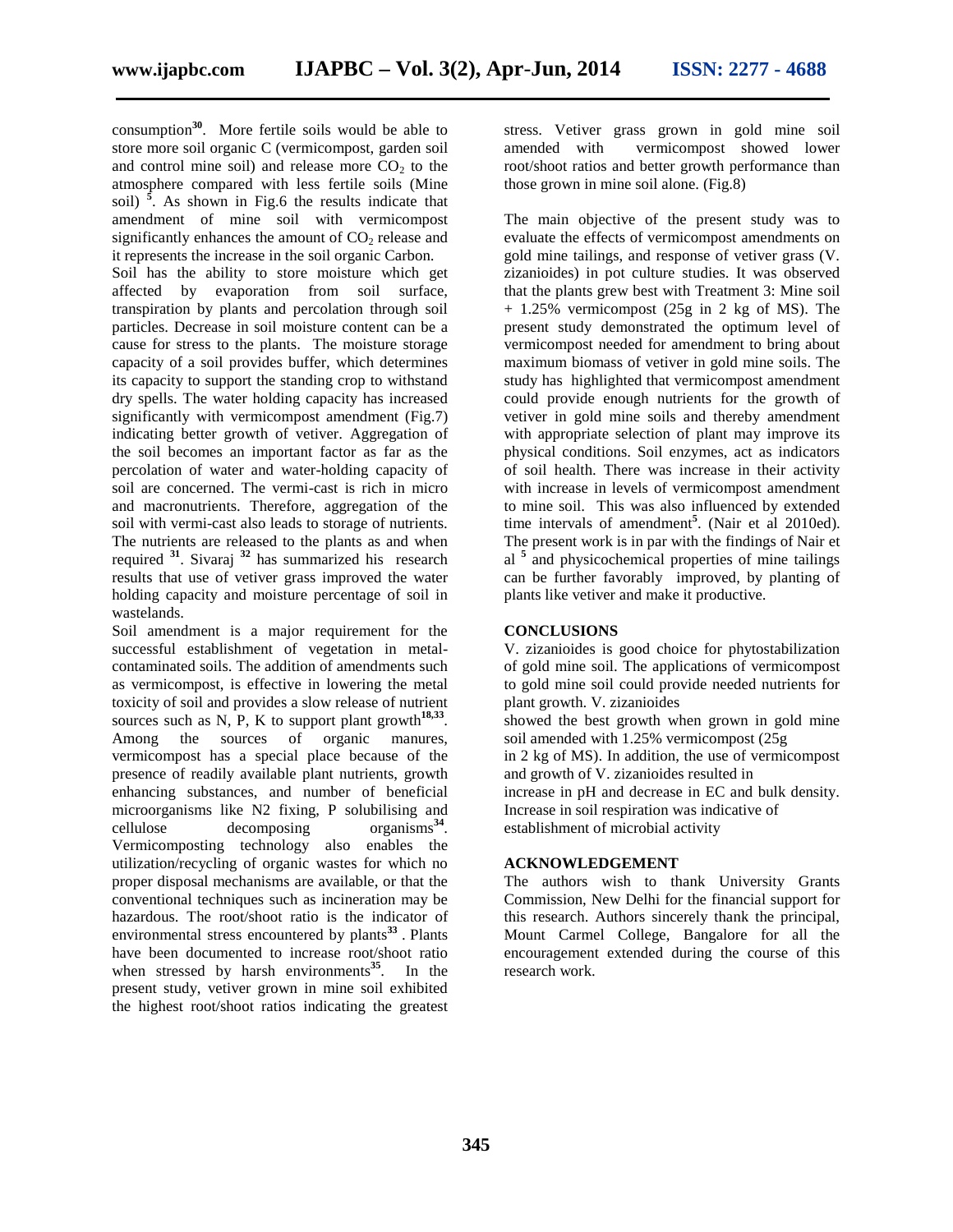| <b>Treatments</b> | Mine soil + Vermicompost percentages                                          |
|-------------------|-------------------------------------------------------------------------------|
| Treatment 1       | Mine soil $(MS) + 0.25\%$ Vermicompost $(5g \text{ in } 2 \text{ kg of } MS)$ |
| Treatment 2       | Mine soil + $0.75\%$ Vermicompost (15g in 2 kg of MS)                         |
| Treatment 3       | Mine soil + 1.25% Vermicompost (25g in 2 kg of MS)                            |
| Treatment 4       | Mine soil + 1.75% Vermicompost $(35g \text{ in } 2 \text{ kg of MS})$         |
| Treatment 5       | Mine soil + 2.5% Vermicompost (50g in 2 kg of MS)                             |
| Treatment 6       | Mine soil + 3.75% Vermicompost (75g in 2 kg of MS)                            |
| Treatment 7       | Mine soil + 5.0 % Vermicompost (100g in 2 kg of MS)                           |
| Treatment 8       | Soil without adding vermicompost (100g in 2kg of MS)                          |

**Table 1 :** Various treatments of mine soil with vermicompost



**Figure. 1:** Plants, pruned and then transplanted into the pots (1 plant/pot) containing various concentrations of vermicompost



(a) Plants grown in vermicompost amended with mine soil for 50 days. (b) Growth of V. zizanioides 50 days after planting (c) Root proliferation of V. zizanioides observed after 50 days of planting in vermicompost amended gold mine tailings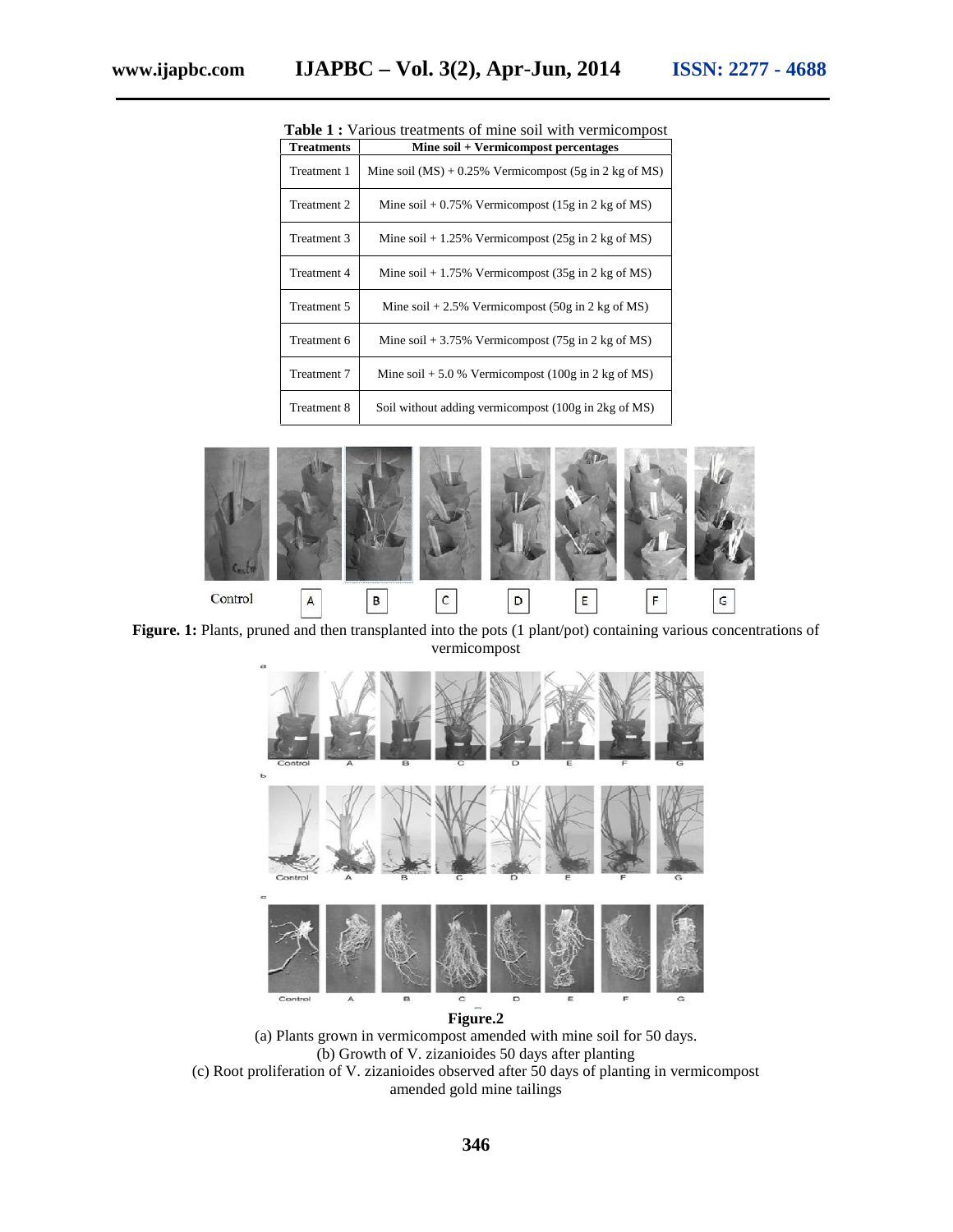

**Figure.3**. Changes in pH of vermicompost amended gold mine tailings before plant growth as compared to after 50 days of plant growth (V. zizanioides)

where Control - Mine soil (MS) MS with 0.25% Vermicompost (VC), B - MS with 0.75% VC, C - MS with 1.25% VC , D – MS with 1.75% VC, E - MS with 2.5% VC, F - MS with 3.75% VC, G - MS with 5.00% VC are indicated. All the data were analysed by ANOVA at \*p< 0.001 for vermicompost amended mine soil (before plant growth) compared to mine soil; \*\* p< 0.001 for vermicompost amended mine soil (after 50 days of plant growth) compared to mine soil. # p< 0.001 for after plant growth compared to before plant growth(both are vermicompost amended mine soil).



**Figure.4** Changes in Soil Conductivity of vermicompost amended gold mine tailings before plant growth as compared to after 50 days of plant growth (V. zizanioides)

Where Control - Mine soil (MS), A- MS with 0.25% Vermicompost (VC), B - MS with 0.75% VC, C - MS with 1.25% VC ,D - MS with 1.75% VC, E - MS with 2.5% VC, F - MS with 3.75% VC, G - MS with 5.00% VC are indicated.

All the data were analysed by ANOVA at \*p< 0.001 for vermicompost amended mine soil (before plant growth) compared to mine soil; \*\* p< 0.001 for vermicompost amended mine soil (after 50 days of plant growth) compared to mine soil, # p< 0.001 for after plant growth compared to before plant growth(both are vermicompost amended mine soil).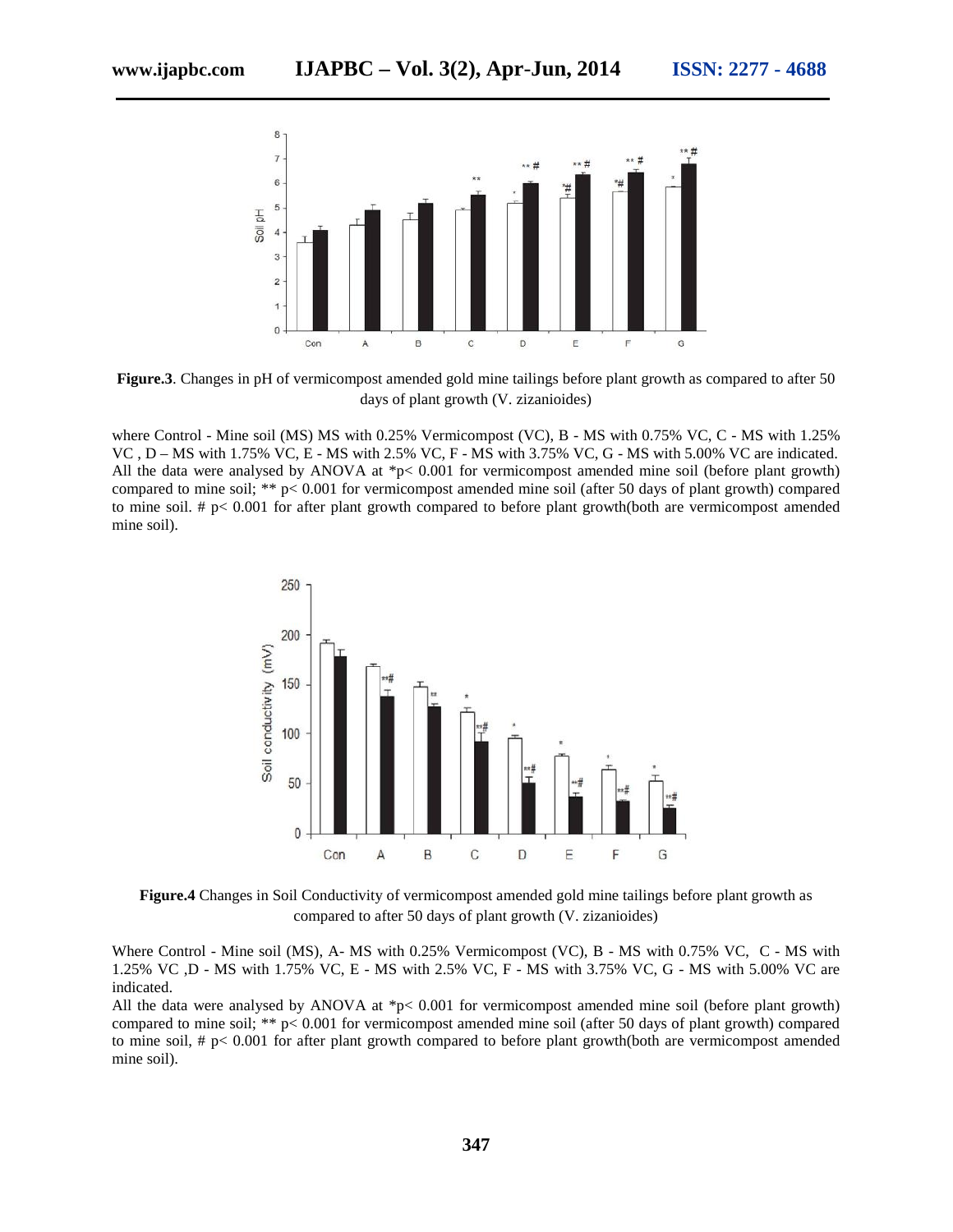

**Figure.5** Changes in Soil Bulk Density of vermicompost amended gold mine tailings before plant growth as compared to after 50 days of plant growth (V. zizanioides)

where Control – Mine soil (MS), A- MS with 0.25% Vermicompost (VC), B - MS with 0.75% VC, C - MS with 1.25% VC ,D -MS with 1.75% VC, E - MS with 2.5% VC, F - MS with 3.75% VC, G - MS with 5.00% VC are indicated.

All the data were analysed by ANOVA at \*p< 0.001 for vermicompost amended mine soil (before plant growth) compared to mine soil; \*\* p< 0.001 for vermicompost amended mine soil (after 50 days of plant growth) compared to mine soil; # p< 0.001 for after plant growth compared to before plant growth(both are vermicompost amended mine soil).



**Figure.6** Changes in Soil Respiration of vermicompost amended gold mine tailings before plant growth as compared to after 50 days of plant growth (V. zizanioides)

where Control - Mine soil (MS), A- MS with 0.25% Vermicompost (VC), B - MS with 0.75% VC, C - MS with 1.25% VC ,D - MS with 1.75% VC, E - MS with 2.5% VC, F - MS with 3.75% VC, G - MS with 5.00% VC are indicated.

All the data were analysed by ANOVA at \*p< 0.001 for vermicompost amended mine soil (before plant growth) compared to mine soil; \*\* p< 0.001 for vermicompost amended mine soil (after 50 days of plant growth) compared to mine soil; # p< 0.001 for after plant growth compared to before plant growth(both are vermicompost amended mine soil).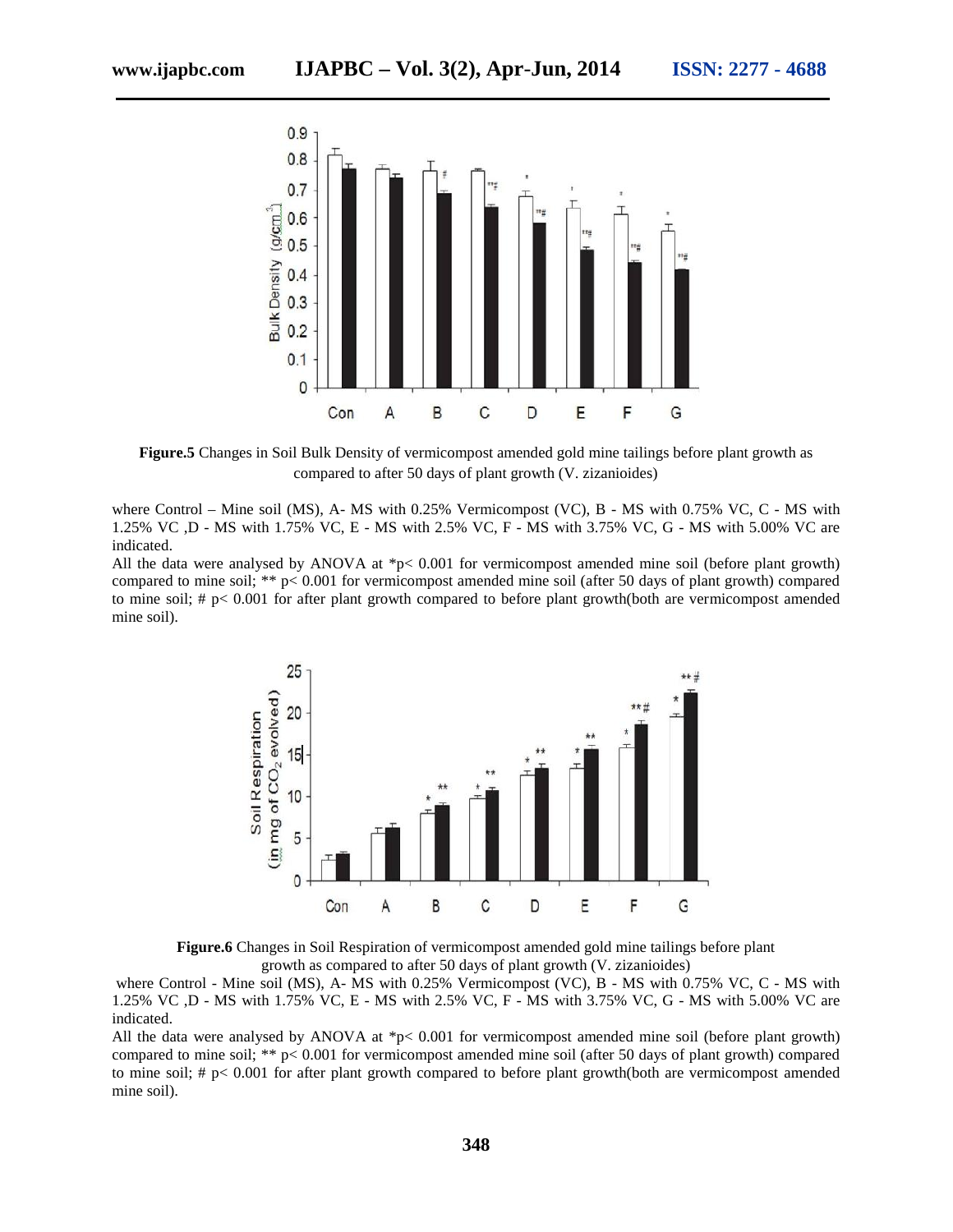

**Figure.7** Changes in Water Holding Capacity of vermicompost amended gold mine tailings before plant growth as compared to after 50 days of plant growth (V. zizanioides)

Where Control - Mine soil (MS), A- MS with 0.25% Vermicompost (VC), B - MS with 0.75% VC, C -MS with 1.25% VC ,D - MS with 1.75% VC, E - MS with 2.5% VC, F - MS with 3.75% VC, G- MS with 5.00% VC are indicated.

All the data were analysed by ANOVA at \*p< 0.001 for vermicompost amended mine soil (before plant growth) compared to mine soil; \*\* p< 0.001 for vermicompost amended mine soil (after 50 days of plant growth) compared to mine soil; # p< 0.001 for after plant growth compared to before plant growth(both are vermicompost amended mine soil).



**Figure.8** Root-Shoot Ratio in the V. zizanioides crop at the time of harvest (50 days) in vermicompost amended gold mine tailings .

where Control - Mine soil (MS), A- MS with 0.25% Vermicompost (VC), B - MS with 0.75% VC, C - MS with 1.25% VC ,D - MS with 1.75% VC, E - MS with 2.5% VC, F - MS with 3.75% VC, G -MS with 5.00% VC are indicated.

All the data were analysed by ANOVA at \*p< 0.01 for V.zizanioides grow n in vermicompost amended mine soil (after 50 days of plant growth) compared to mine soil.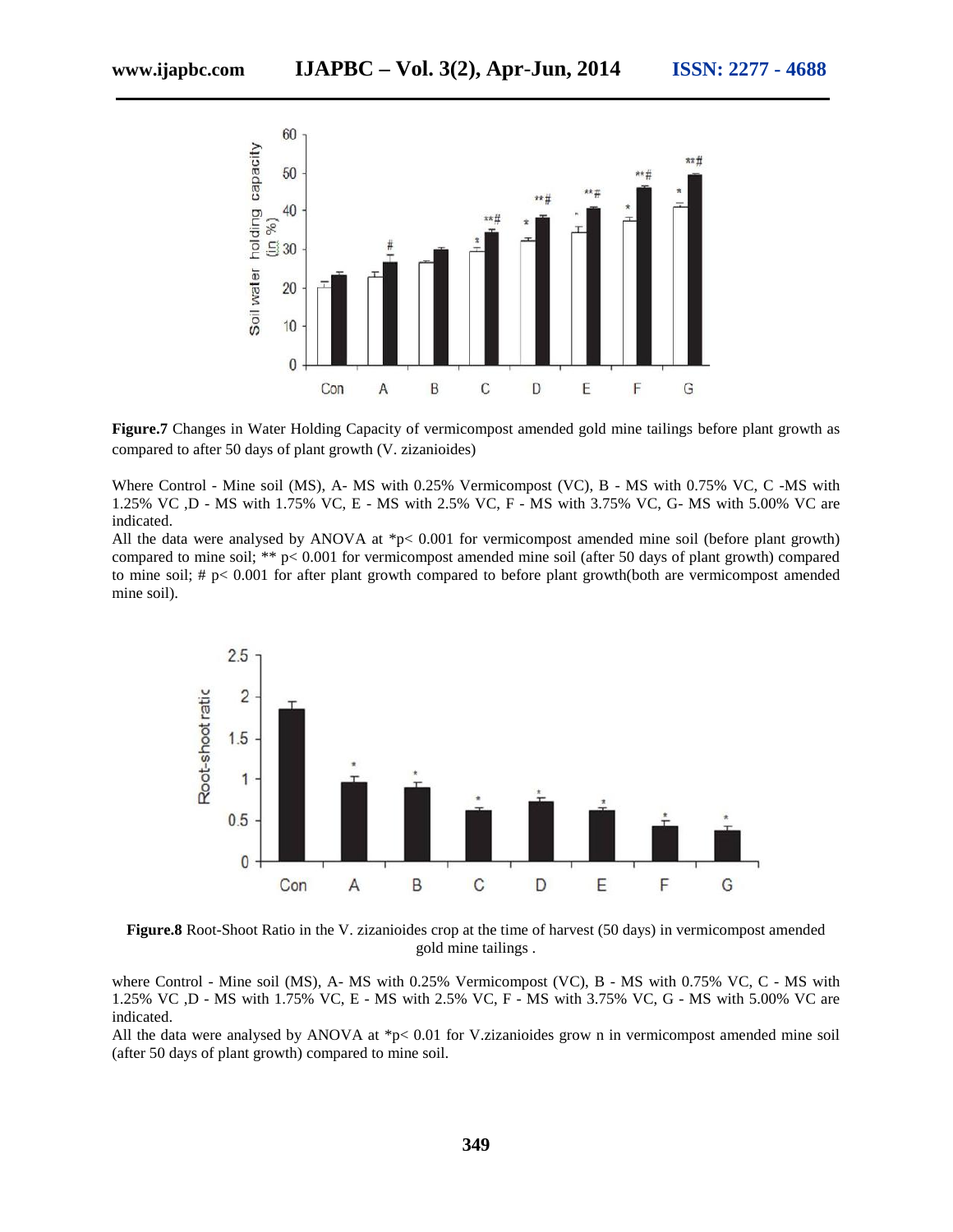

**Figure.9** Plant height above the ground level of vermicompost amended gold mine tailings after 50 days of plant growth (V. zizanioides).

where Control - Mine soil (MS), A- MS with 0.25% Vermicompost (VC), B - MS with 0.75% VC, C - MS with 1.25% VC ,D - MS with 1.75% VC, E - MS with 2.5% VC, F - MS with 3.75% VC, G - MS with 5.00% VC are indicated.

All the data were analysed by ANOVA at \*p< 0.01 for V.zizanioides grow n in vermicompost amended mine soil (after 50 days of plant growth) compared to mine soil.

#### **REFERENCES**

- 1. Krishna BR and Gejji FH The mill tailings of Kolar gold mines,*Curr. Sci.*, 2001; 80: 1475– 1476)
- 2. Renault S, Szczerski C, Sailerova E and Fedikow MAF. Phytoremediation and revegetation of mine tailings and bio-ore production: progress report on plant growth in amended tailings and metal accumulation in seedlings planted at Central Manitoba (Au) minesite (NTS 52L/13); *in* Report of Activities 2004, Manitoba Industry, Economic Development and Mines, Manitoba Geological Survey, p. 257–261.
- 3. Pilon- Smits, Phytoremediation. Annu Rev Plant Biology, 2005;56:15-39.
- 4. Suthar S., Watts J, Sandhu M, Rana S, Kanwal A, Gupta D, Meena MS. Vermicomposting of kitchen waste by using *Eisenia foetida* (SAVIGNY). Asian j. Microbiol. Biotech. Envron. Sci. 2005 ;7*:* 541-544.
- 5. Nair P, Laxman N, SwayamPrabha MS, Jagannath M, Kale DR. Soil Enzymes as Biochemical fingerprints of soil health;. 2009; 3  $(1): 48-54$
- 6. Zheljazkov VD, and Warman PR. Application of high Cu compost to dill and peppermint. J. Agr. Food Chem. 2004; 52:2615–2622.
- 7. Tang S, Xi L, Zheng J, Li H, Response to elevated CO2 of Indian Mustard and Sunflower growing on copper contaminated soil. Bull. Environ. Contam. Toxicol*.*, 2003; 71: 988-997.
- 8. Elcock G and Marens J. Composting with red wiggler worms, City farmer. Canada, 1995; 1.
- 9. Roongtanakiat N and Chairoj P.. Vetiver grass for the remediation of soil contaminated with heavy metals. Kasetsart J. (Nat. Sci.) 2001; 35: 433-440.
- 10. Truong P. Vetiver grass technology for mine rehabilitation. PRVN Technical Bulletin No. 1999/2. Office of the Royal Development Projects Board, Bangkok, Thailand.
- 11.Roongtanakiat N, Nirunrach T, Chanyotha S and Hengchaovanich D. Uptake of heavy metals in landfill leachate by vetiver grass. Kasetsart J. (Nat. Sci.) 2003; 37: 168- 175.
- 12.Roongtanakiat N, Tangruangkiat S and Meesat R. Utilization of vetiver grass (*Vetiveria zizanioides*) for removal of heavy metals from industrial wastewater. Science Asia 2007; 33: 397-403.
- 13. Yang B, Shu WS, Ye ZH, Lan CY and Wong MH. Growth and metal accumulation in vetiver and two *Sesbania* species on lead/zinc mine tailings.Chemosphere 2003; 52: 1593-1600.
- 14. Tordoff GM, Baker AJM, Willis AJ. Current approaches to the revegetation and reclamation of